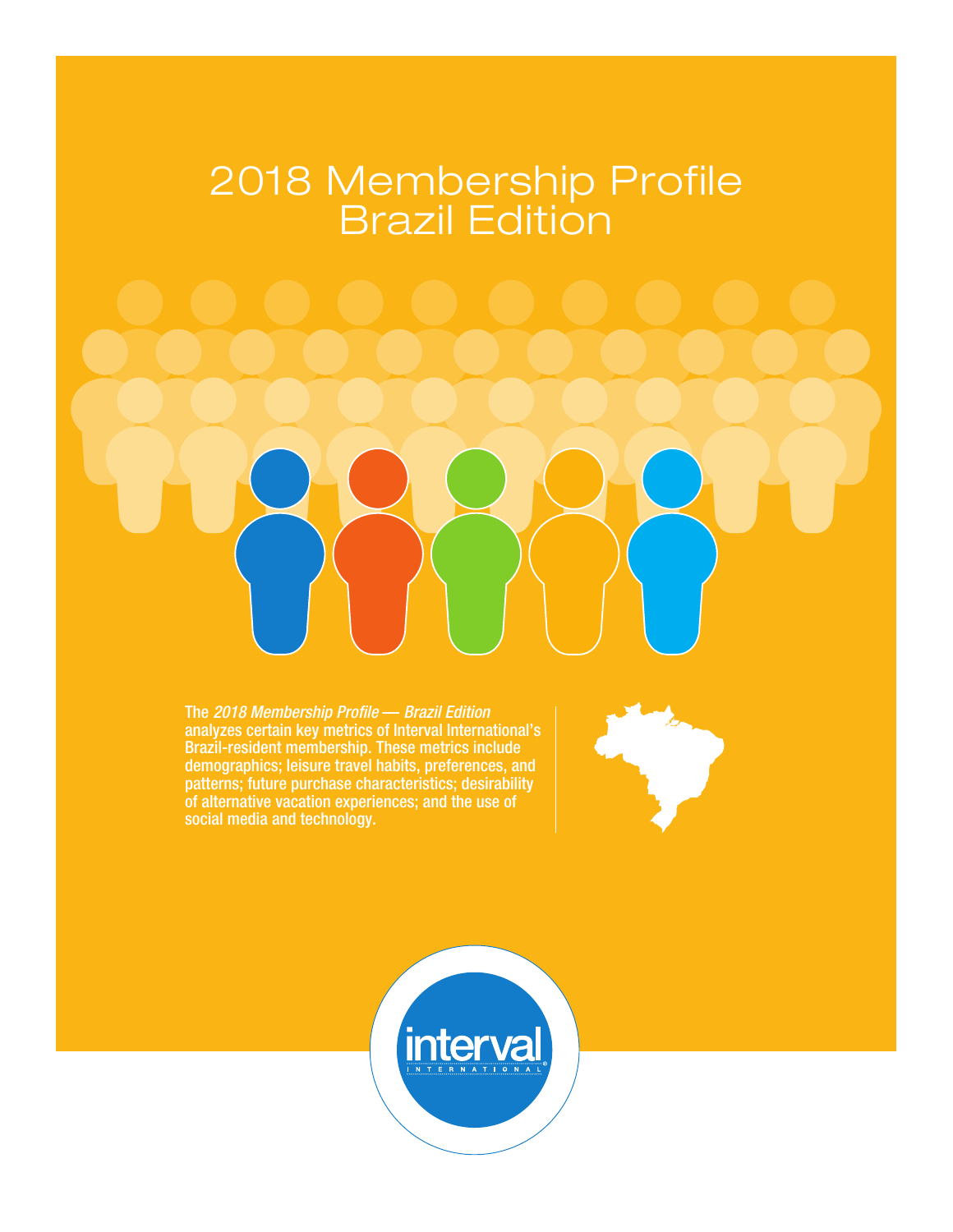# **DEMOGRAPHICS**

### **Marital Status**



![](_page_1_Picture_14.jpeg)

**94% own** Primary Residence

![](_page_1_Picture_19.jpeg)

![](_page_1_Figure_17.jpeg)

**80%** married

Residence data as of May 17, 2018. Member quotes (and screen names) are from Interval's online Community forum.

![](_page_1_Figure_8.jpeg)

### **Interval Delivers a Lifetime of Memories to Members**

Since 1976, Interval International<sup>®</sup> has been a leader in the vacation ownership industry, providing resort developer clients and consumer members with outstanding services and compelling product enhancements.

# **THINK GLOBALLY**

# **Where They're From** Interval members reside all over the world. And Interval membership affords them the opportunity

![](_page_1_Picture_6.jpeg)

From those early days, Interval has taken a leadership role in the pursuit of industry insight, driving education in the vacation ownership sector. The company remains committed to providing valuable research and decisionmaking tools to support its resort clients, and to bringing a world of vacation possibilities to its members.

The findings from the *2018 Membership Profile* — *Brazil Edition* have been reviewed and verified by global hospitality services firm HVS.

> **The average Brazil-resident member lives in a household of 4 people.**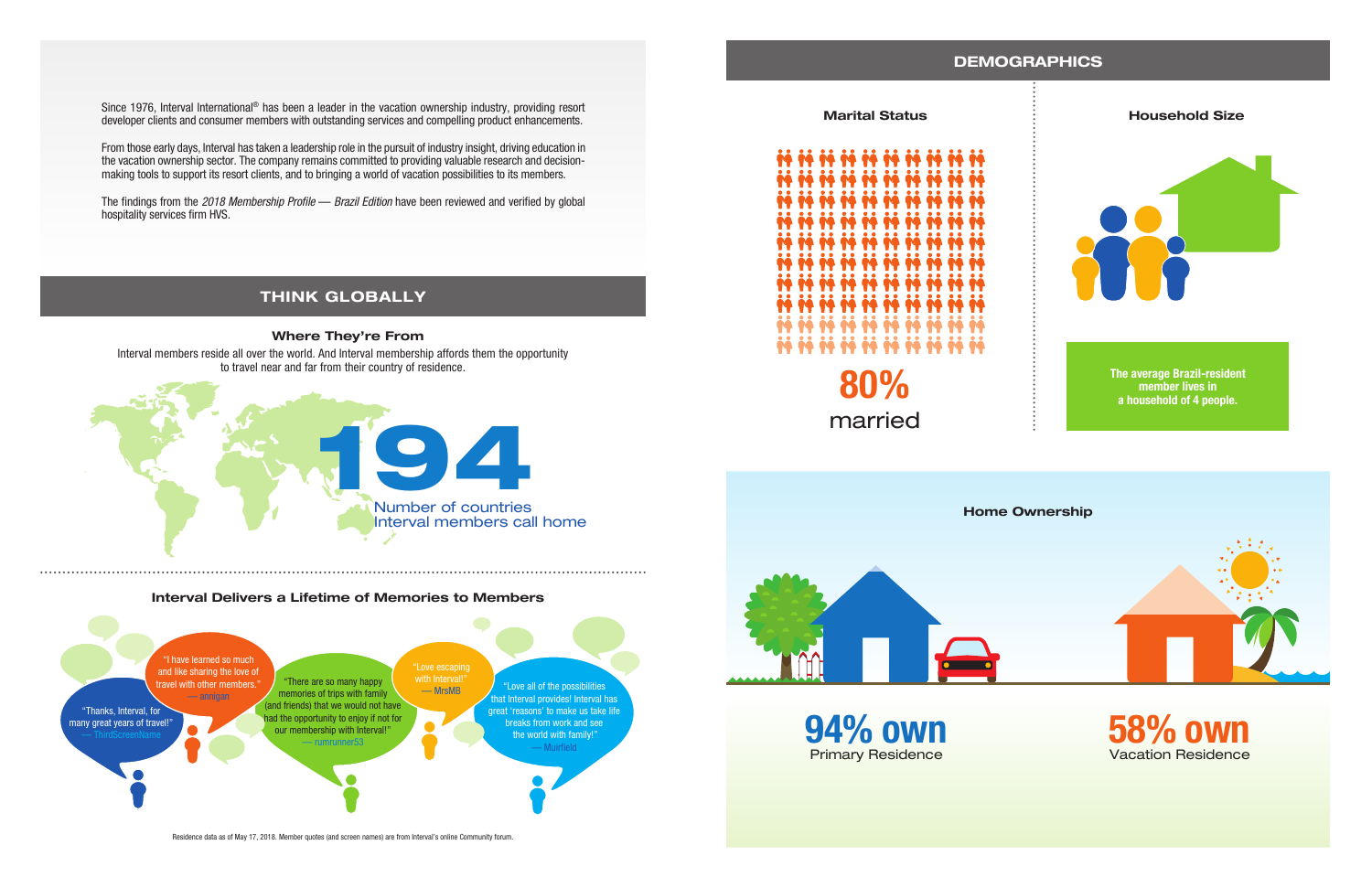## **OWNERSHIP & MEMBERSHIP**

**TRAVEL HABITS**

![](_page_2_Figure_7.jpeg)

Interval's exchange and Getaway benefits meet the needs of the 90% of Brazil-resident owners who travel at least one week at a time. And Brazilresident members have ample vacation time: 49% own at least two weeks, and 48% own at least two week equivalents in points. Additionally, Interval's ShortStay Exchange® and hotel exchange benefits for upgraded members meet the demands of the 10% of Brazil-resident members who primarily travel in increments of less than one week.

![](_page_2_Figure_1.jpeg)

hotel stays, Interval meets the overall needs of its well-traveled Brazil-resident members.

![](_page_2_Figure_3.jpeg)

![](_page_2_Figure_5.jpeg)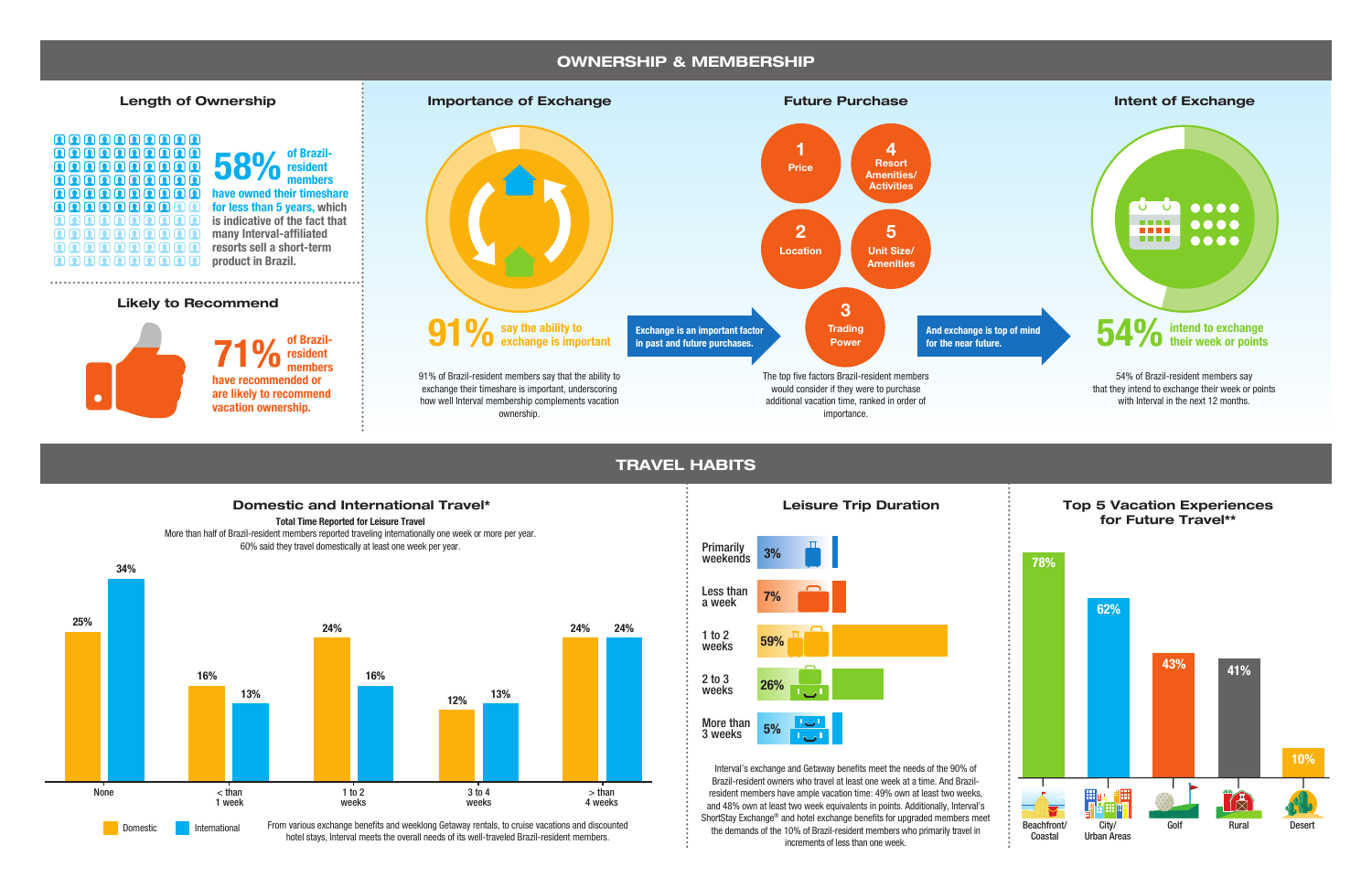# **TRAVEL HABITS RESEARCH & TECHNOLOGY**

### **Top 12 Vacation Activities\*\***

Social media is widely used among Brazil-resident members, with nearly 8 in 10 citing Facebook as a principal channel of communication.

![](_page_3_Figure_2.jpeg)

**78% 47% 46%** Facebook Google+

![](_page_3_Figure_6.jpeg)

![](_page_3_Figure_15.jpeg)

Nearly half of Brazil-resident members would like to travel domestically or within South America.

![](_page_3_Figure_3.jpeg)